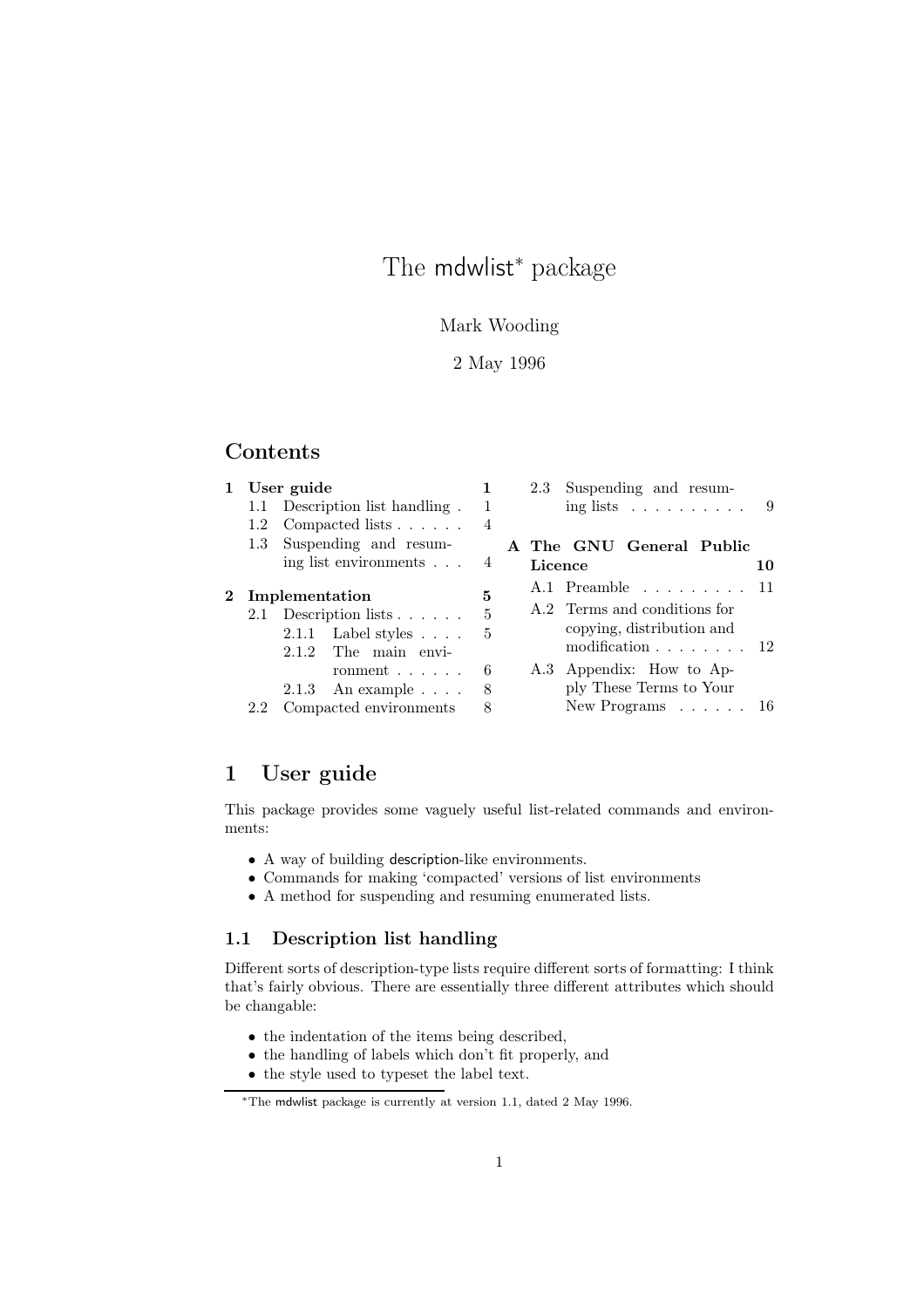| basedescript    | The first two items should usually be decided for all description-like lists in the<br>document, to ensure consistency of appearance. The last depends much more on<br>the content of the labels.<br>The based escript environment acts as a 'skeleton' for description environments.<br>It takes one argument, which contains declarations to be performed while con-<br>structing the list. I'd consider it unusual for the based escript environment to be<br>used in the main text: it's intended to be used to build other environments.<br>The declarations which can be used to define description-type environments<br>include all of those which are allowed when setting up a list (see the LAT <sub>E</sub> X book<br>for information here). Some others, which apply specifically to description lists,<br>are also provided: |                                                                                                                                                                                                                                                                                                                                                   |  |  |  |
|-----------------|-------------------------------------------------------------------------------------------------------------------------------------------------------------------------------------------------------------------------------------------------------------------------------------------------------------------------------------------------------------------------------------------------------------------------------------------------------------------------------------------------------------------------------------------------------------------------------------------------------------------------------------------------------------------------------------------------------------------------------------------------------------------------------------------------------------------------------------------|---------------------------------------------------------------------------------------------------------------------------------------------------------------------------------------------------------------------------------------------------------------------------------------------------------------------------------------------------|--|--|--|
| \desclabelwidth | • The \desclabelwidth $\{ \langle length \rangle \}$ declaration sets labels to be left-aligned,<br>with a standard width of $\langle length \rangle$ ; the item text is indented by $\langle length \rangle$ plus<br>the value of <b>\labelsep</b> .                                                                                                                                                                                                                                                                                                                                                                                                                                                                                                                                                                                     |                                                                                                                                                                                                                                                                                                                                                   |  |  |  |
| \desclabelstyle | • The label style determines how overlong labels are typeset. A style may be<br>set using the <b>\desclabelstyle{</b> $\langle style\rangle\}$ declaration. The following $\langle style\rangle\rangle$ s<br>are provided:                                                                                                                                                                                                                                                                                                                                                                                                                                                                                                                                                                                                                |                                                                                                                                                                                                                                                                                                                                                   |  |  |  |
|                 | \nextlinelabel                                                                                                                                                                                                                                                                                                                                                                                                                                                                                                                                                                                                                                                                                                                                                                                                                            | If the label is too wide to fit next to the first line of<br>text, then it is placed on a line by itself; the main text<br>is started on the next line with the usual indentation.                                                                                                                                                                |  |  |  |
|                 |                                                                                                                                                                                                                                                                                                                                                                                                                                                                                                                                                                                                                                                                                                                                                                                                                                           | \multilinelabel The label is typeset in a parbox with the appropriate<br>width; if it won't fit on one line, then the text will be<br>split onto subsequent lines.                                                                                                                                                                                |  |  |  |
|                 | \pushlabel                                                                                                                                                                                                                                                                                                                                                                                                                                                                                                                                                                                                                                                                                                                                                                                                                                | If the label is too wide to fit in the space allocated to it,<br>the start of the item's text will be 'pushed' over to the<br>right to provide space for the label. This is the standard<br>IATFX description behaviour.                                                                                                                          |  |  |  |
| \makelabel      |                                                                                                                                                                                                                                                                                                                                                                                                                                                                                                                                                                                                                                                                                                                                                                                                                                           | • The \makelabel command is responsible for typesetting a label. It is given<br>one argument, which is the text given as an argument to the \item com-<br>mand; it should typeset it appropriately. The text will then be arranged<br>appropriately according to the chosen label style. This command should be<br>redefined using \renewcommand. |  |  |  |
| \defaultdesc    | To allow document designers to control the global appearance of description<br>lists, the <b>\defaultdesc</b> command may be redefined; it is called while setting up<br>a new based escript list, before performing the user's declarations. By default, it<br>attempts to emulate the standard IATFX description environment: <sup>1</sup>                                                                                                                                                                                                                                                                                                                                                                                                                                                                                              |                                                                                                                                                                                                                                                                                                                                                   |  |  |  |
|                 | \providecommand{\defaultdesc}{%<br>\desclabelstyle{\pushlabel}%<br>\setlength{\labelwidth}{0pt}%<br>}                                                                                                                                                                                                                                                                                                                                                                                                                                                                                                                                                                                                                                                                                                                                     | \renewcommand{\makelabel}[1]{\bfseries##1}%                                                                                                                                                                                                                                                                                                       |  |  |  |

<sup>&</sup>lt;sup>1</sup>This is a slightly sanitised version of the real definition, which is given in the implementation section of this document.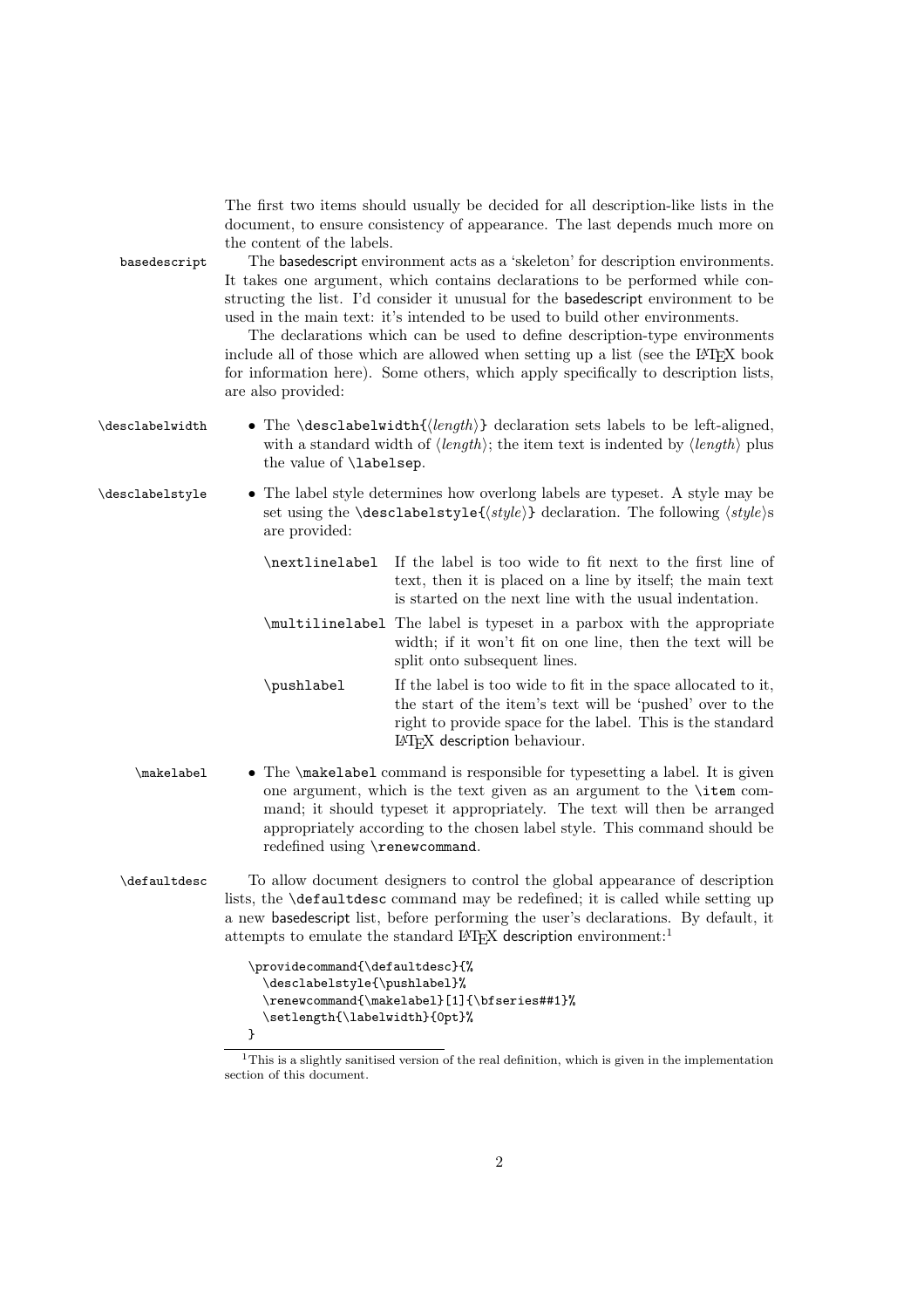| Various labelling styles                                                                                                  |                                                                                         |  |  |  |
|---------------------------------------------------------------------------------------------------------------------------|-----------------------------------------------------------------------------------------|--|--|--|
| Short label                                                                                                               | This is a short item, although it has quite a lot of<br>text attached to it.            |  |  |  |
|                                                                                                                           | Slightly longer label text                                                              |  |  |  |
|                                                                                                                           | This is a rather longer piece of text, with a<br>correspondingly slightly longer label. |  |  |  |
| Short label                                                                                                               | This is a short item, although it has quite a lot of<br>text attached to it.            |  |  |  |
| Slightly longer<br>label text                                                                                             | This is a rather longer piece of text, with a<br>correspondingly slightly longer label. |  |  |  |
| Short label                                                                                                               | This is a short item, although it has quite a lot of<br>text attached to it.            |  |  |  |
| <b>Slightly longer label text</b> This is a rather longer piece of text, with<br>a correspondingly slightly longer label. |                                                                                         |  |  |  |

```
\begin{array}{c} \texttt{[best]} \label{fig:best} \end{array}\item [Short label] This is a short item, although it has quite a
     lot of text attached to it.
\item [Slightly longer label text] This is a rather longer piece
      of text, with a correspondingly slightly longer label.
\end{basedescript}
\medskip
\begin{array}{c} \texttt{begin} \texttt{label} \end{array} \end{array}\item [Short label] This is a short item, although it has quite a
     lot of text attached to it.
\item [Slightly longer label text] This is a rather longer piece
      of text, with a correspondingly slightly longer label.
\end{basedescript}
\medskip
\begin{basedescript}{\desclabelstyle{\pushlabel}}
\item [Short label] This is a short item, although it has quite a
     lot of text attached to it.
\item [Slightly longer label text] This is a rather longer piece
     of text, with a correspondingly slightly longer label.
\end{basedescript}
```
 $\mathbf{I}$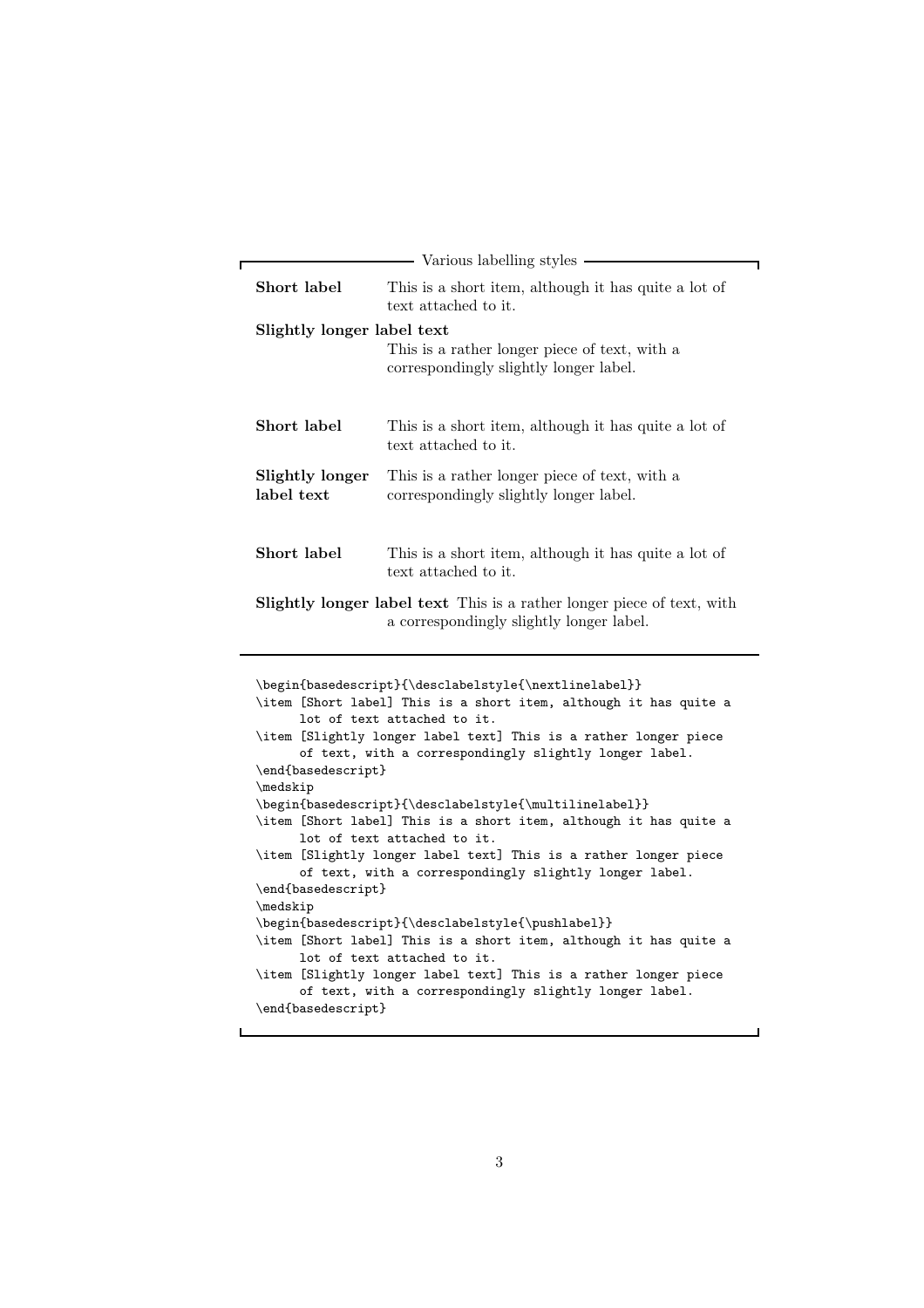Unfortunately,  $\mathbb{P}T\rightarrow X$  doesn't provide a means for overriding a command which may or may not have been defined yet; in this case, I'd probably recommend using the T<sub>F</sub>X primitive  $\det$  to redefine  $\det$ aultdesc.

If you want to redefine the description environment in terms of the commands in this package, the following method is recommended:

```
\renewenvironment{description}{%
  \begin{basedescript}{%
    \renewcommand{\makelabel}[1]{\bfseries##1}%
  }%
}{%
  \end{basedescript}%
}
```
This ensures that labels are typeset in bold, as is usual, but other properties of the list are determined by the overall document style.

# 1.2 Compacted lists

LATEX tends to leave a certain amount of vertical space between list items. While this is normally correct for lists in which the items are several lines long, it tends to look odd if all or almost all the items are only one line long.

\makecompactlist The command \makecompactlist{*new-env-name*}{*old-env-name*} defines a new environment *(new-env-name)* to be a 'compacted' version of the existing environment *(old-env-name)*; i.e., the two environments are the same except that the compacted version leaves no space between items or paragraphs within the list.

itemize\* So that the most common cases are already handled, the package creates comenumerate\* description\* pacted <sup>∗</sup>-variants of the itemize, enumerate and description environments. These were created using the commands

```
\makecompactlist{itemize*}{itemize}
\makecompactlist{enumerate*}{enumerate}
\makecompactlist{description*}{description}
```
Some list environments accept arguments. You can pass an argument to a list environment using an optional argument to its compact variant. For example,

\begin{foolist\*}[{someargument}]

# 1.3 Suspending and resuming list environments

\suspend The \suspend and \resume commands allow you to temporarily end a list envi- \resume ronment and then pick it up where you left off. The syntax is fairly simple:

*suspend-cmd* ::=✲✲ \suspend ☎ ✝ [ *name* ] ✆ ✞ { *env-name* } ✲✛ *resume-cmd* ::=✲✲ \resume ☎ ✝ [ *name* ] ✆ ✞ { *env-name* } ✲ ✲ ☎ ✞ ✲✛

 $\setminus$  [ -  $\langle text \rangle$  - ]  $\rightarrow$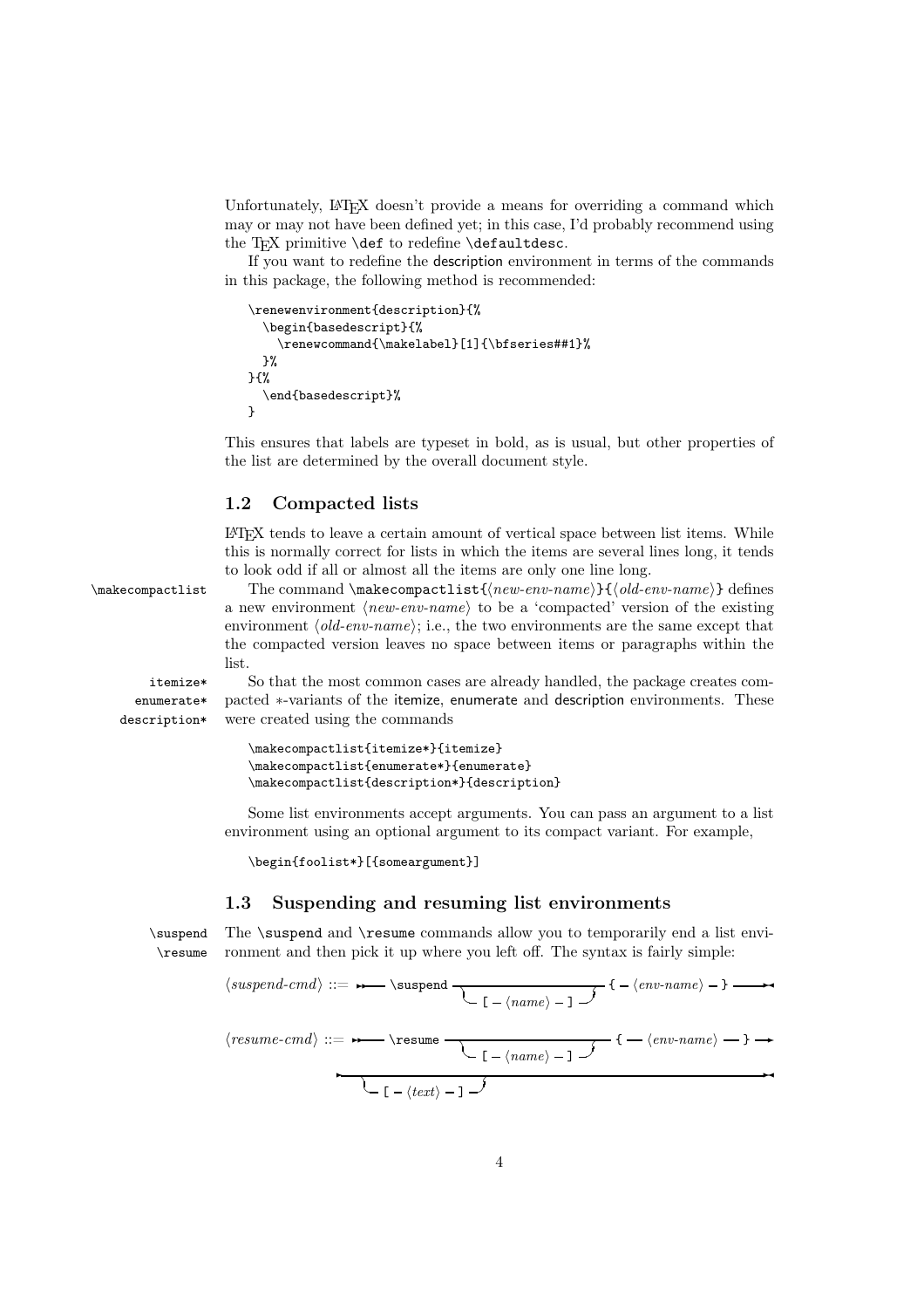The  $\langle env\text{-}name\rangle$  is the name of the environment; this will more often than not be the enumerate environment. The *(name)* is a magic name you can use to identify the suspended environment; if you don't specify this, the environment name is used instead.

| Suspended environments                                  |                                                                                  |  |  |  |  |
|---------------------------------------------------------|----------------------------------------------------------------------------------|--|--|--|--|
| Here's some initial text. It's not<br>very interesting. | Here's some initial text.<br>It's<br>not very interesting.<br>\begin{enumerate*} |  |  |  |  |
| 1. This is an item.                                     | \item This is an item.                                                           |  |  |  |  |
| 2. This is another.                                     | \item This is another.<br>\suspend{enumerate*}                                   |  |  |  |  |
| Some more commentry text.                               | Some more commentry text.<br>\resume{enumerate*}                                 |  |  |  |  |
| 3. Another item.                                        | \item Another item.<br>\end{enumerate*}                                          |  |  |  |  |

You can pass arguments to a resumed list environment through the second optional argument of the \resume command. If, for example, you're using David Carlisle's enumerate package, you could say something like

```
\begin{enumerate}[\bfseries{Item} i]
\item An item
\item Another item
\suspend{enumerate}
Some intervening text.
\resume{enumerate}[{[\bfseries{Item} i]}]
\item Yet another item
\end{enumerate}
```
# 2 Implementation

 $1 \langle * \text{package} \rangle$ 

## 2.1 Description lists

## 2.1.1 Label styles

\nextlinelabel The idea here is that if the label is too long to fit in its box, we put it on its own line and start the text of the item on the next. I've used \sbox here to capture colour changes properly, even though I have deep moral objections to the use of  $L^2T$ <sub>EX</sub> boxing commands. Anyway, I capture the text in box 0 and compare its width to the amount of space I have in the label box. If there's enough, I can just unbox the box; otherwise I build a vbox containing the label text and an empty hbox  $-\lambda$  baselineskip glue inserted between the two boxes makes sure we get the correct spacing between the two lines, and the vboxness of the vbox ensures that the baseline of my strange thing is the baseline of the *bottom* box. I then bash the vbox on the nose, so as to make its width zero, and leave that as the result. Either way, I then add glue to left align whatever it is I've created.

```
2 \def\nextlinelabel#1{%
```
- $3 \ \text{sbox}z@{#1}$ %
- 4 \ifdim\wd\z@>\labelwidth%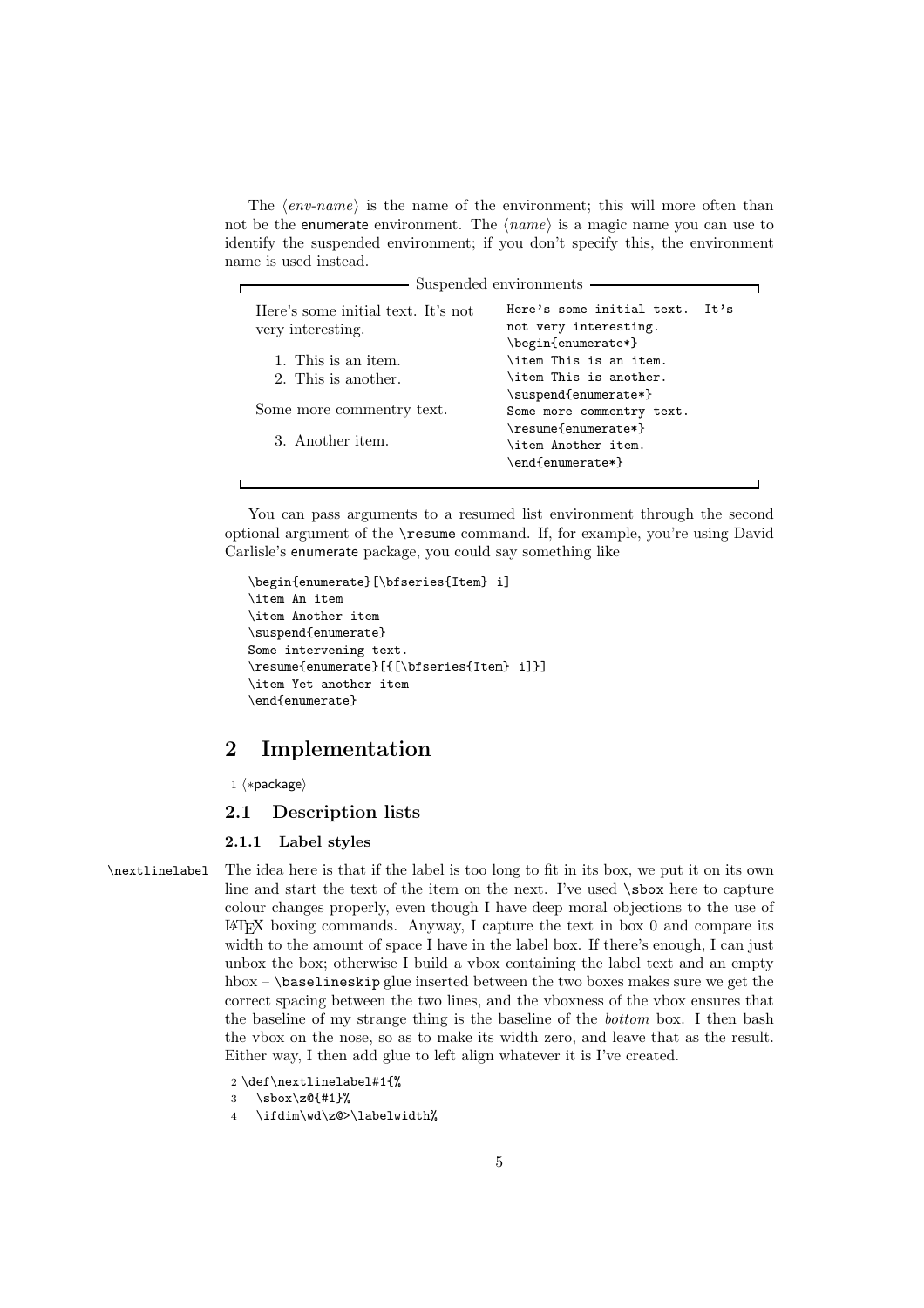5 \setbox\z@\vbox{\box\z@\hbox{}}%

- $6 \text{Vol }Z@\zeta@$
- 7 \box\z $\mathcal{Q}'$
- 8 \else%
- 9  $\unhbox\zeta\$

```
10 \fi%
```
- $11$  \hfil%
- 12 }

\multilinelabel A different idea – make the label text wrap around onto the next line if it's too long. This is really easy, actually. I use a parbox to contain the label text, set to be ragged right, because there won't be enough space to do proper justification. There's also a funny hskip there – this is because  $T_{\rm F}X$  only hyphenates things it finds sitting *after* glue items. The parbox is top-aligned, so the label text and the item run downwards together. I put the result in box 0, and remove the depth, so as not to make the top line of the item text look really strange.

> All this leaves a little problem, though: if the item text isn't very long, the label might go further down the page than the main item, and possibly collide with the label below. I must confess that I'm not actually sure how to deal with this possibility, so I just hope it doesn't happen.

By the way, I don't have moral objections to \parbox.

```
13 \def\multilinelabel#1{%
14 \setbox\z@\hbox{%
15 \parbox[t]\labelwidth{\raggedright\hskip\z@skip#1}%
16 }%
17 \text{ d}p\zeta\overline{q}\zeta\overline{q}18 \text{box} \text{20\%}19 \hfil%
20 }
```
\pushlabel Now we implement the old style behaviour – if the label is too wide, we just push the first line of the item further over to the right. This is really very easy indeed – we just stick some  $\hbar i$  space on the right hand side (to left align if the label comes up too short). The 'push' behaviour is handled automatically by LATEX's item handling.

21 \def\pushlabel#1{{#1}\hfil}

## 2.1.2 The main environment

\desclabelstyle This is a declaration intended to be used only in the argument to the basedescript environment. It sets the label style for the list. All we do is take the argument and assign it to a magic control sequence which basedescript will understand later.

```
22 \def\desclabelstyle#1{\def\desc@labelstyle{#1}}
```
\desclabelwidth We set the label width and various other bits of information which will make all the bits of the description line up beautifully. We set \labelwidth to the value we're given (using \setlength, so that people can use the calc package if they so wish), and make the  $\left\{ \$ 

23 \def\desclabelwidth#1{%

24 \setlength\labelwidth{#1}%

25 \leftmargin\labelwidth%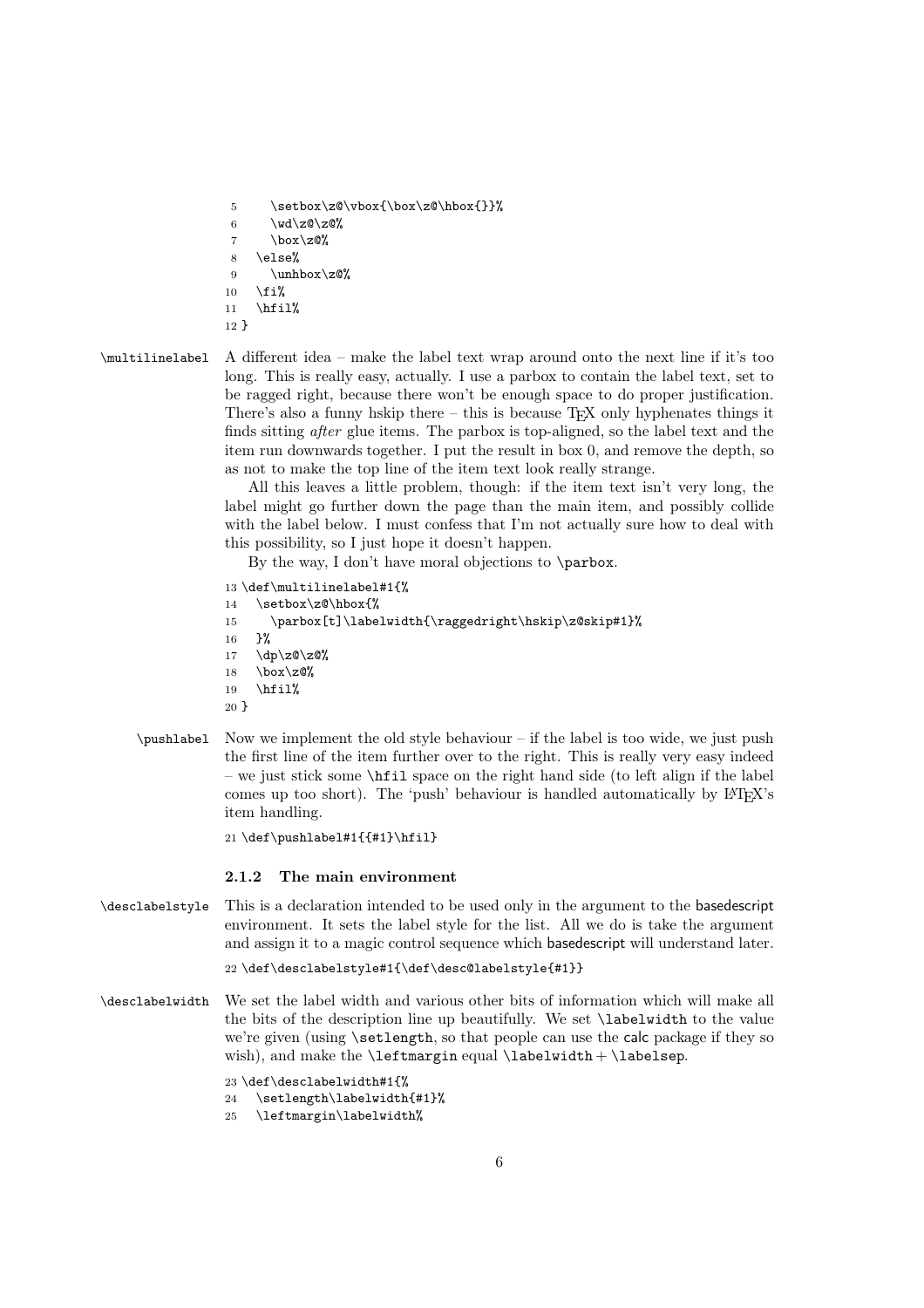26 \advance\leftmargin\labelsep% 27 }

basedescript This is the new description environment. It does almost everything you could want from a description environment, I think. The argument is a collection of declarations to be performed while setting up the list.

> This environment isn't really intended to be used by users – it's here so that you can define other description environments in terms of it,

> The environment is defined in two bits – the 'start' bit here simply starts the list and inserts the user declarations in an appropriate point, although sensible details will be inerted if the argument was empty.

#### 28 \def\basedescript#1{%

We must start the list. If the **\item** command's optional argument is missing, we should just leave a blank space, I think.

29 \list{}{%

So far, so good. Now put in some default declarations. I'll use a separate macro for this, so that the global appearance of lists can be configured.

30 \defaultdesc%

Now we do the user's declarations.

31 #1%

Now set up the other parts of the list. We set \itemindent so that the label is up against the current left margin. (The standard version actually leaves the label hanging to the left of the margin by a distance of **\labelsep** for a reason I can't quite comprehend – there's an  $\hbox{\scriptsize\bf}$  in the standard  $\mathtt{backelabel}$ to compensate for this. Strange. . . )

To make the label start in the right place, the text of the item must start a distance of \labelwidth+\labelsep from the (pre-list) left hand margin; this means that we must set \itemindent to be \labelwidth + \labelsep − \leftmargin. Time for some TEX arithmetic.

32 \itemindent\labelwidth%

```
33 \advance\itemindent\labelsep%
```
34 \advance\itemindent-\leftmargin%

Now we must set up the label typesetting. We'll take the \makelabel provided by the user, remember it, and then redefine \makelabel in terms of the \desclabelstyle and the saved \makelabel.

```
35 \let\desc@makelabel\makelabel%
```

```
36 \def\makelabel##1{\desc@labelstyle{\desc@makelabel{##1}}}%
```
I can't think of anything else which needs doing, so I'll call it a day there.

37 }% 38 }

Now we define the 'end-bit' of the environment. Since all we need to do is to close the list, we can be ever-so slightly clever and use **\let.** 

#### 39 \let\endbasedescript\endlist

Note that with these definitions, the standard description environment can be emulated by saying simply: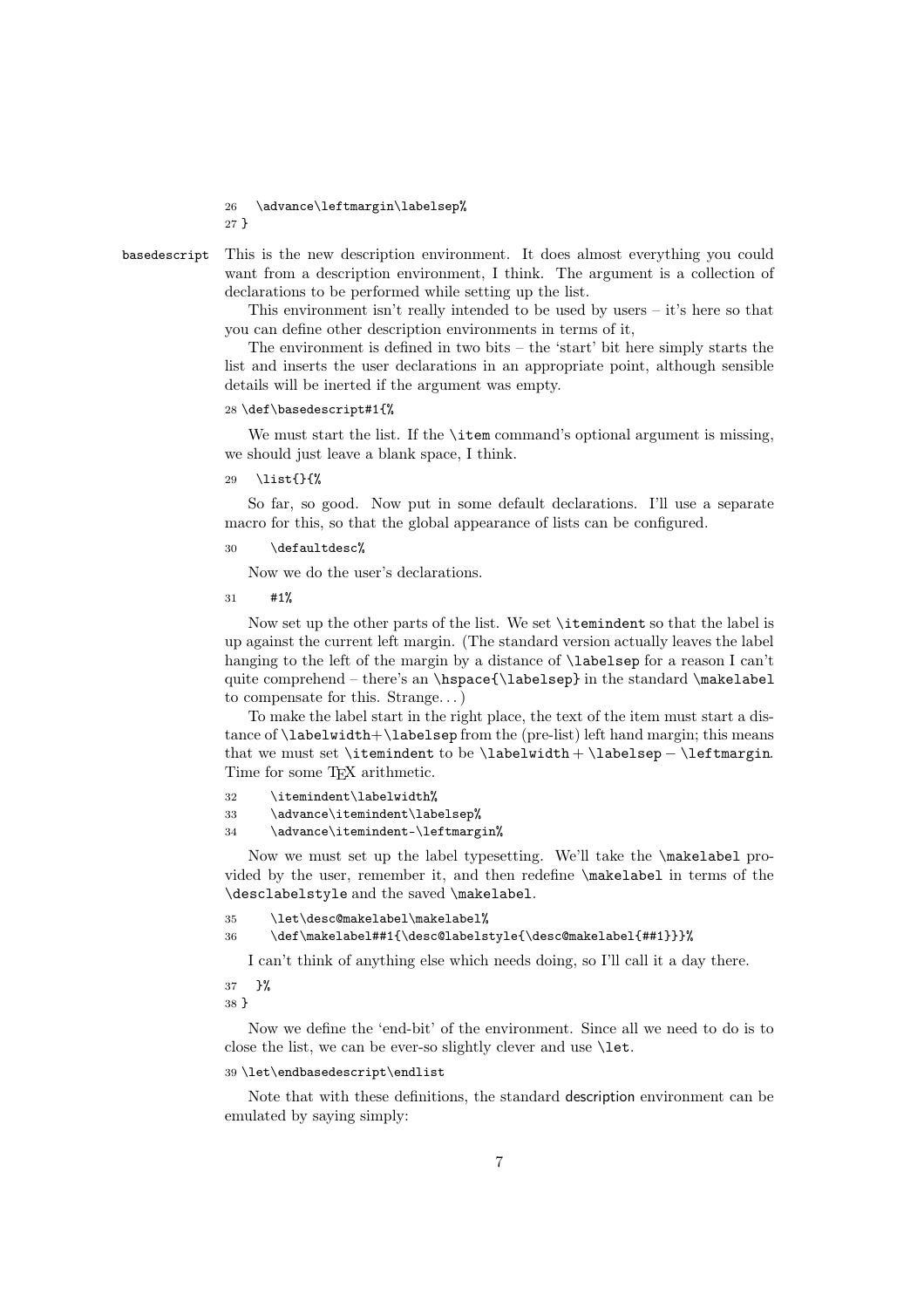```
\renewenvironment{description}{%
  \begin{basedescript}{}%
}{%
  \end{basedescript}
}
```
\defaultdesc Now to set up the standard description appearance. In the absence of any other declarations, the label will 'push' the text out the way if the text is too long. The standard \labelsep and \leftmargin are not our problem. We typeset the label text in bold by default. Also, \labelwidth is cleared to 0 pt, because this is what <sup>L</sup>ATEX's usual description does.

```
40 \providecommand\defaultdesc{%
41 \desclabelstyle\pushlabel%
42 \def\makelabel##1{\bfseries##1}%
43 \labelwidth\z@%
44 }
```
#### 2.1.3 An example

note The note environment is a simple application of the general description list shown above. It typesets the label (by default, the text 'note') at the left margin, and the note text indented by the width of the label.

The code is simple – we take the environment's argument (which may have been omitted), store it in a box (using \sbox again, to handle colour changes correctly), set the label width from the width of the box, and then create a single item containing the label text. The text of the environment then appears in exactly the desired place.

I've not used \newcommand here, for the following reasons:

- I don't like it much, to be honest.
- Until very recently, \newcommand only allowed you to define 'long' commands, where new paragraphs were allowed to be started in command arguments; this removes a useful check which traps common errors like missing out '}' characters. I'd prefer to be compatible with older LATEXs than to use the new \newcommand which provides a ∗-form to work around this restriction.

```
45 \def\note{\@ifnextchar[\note@i{\note@i[Note:]}}
46 \def\note@i[#1]{%
47 \basedescript{%
48 \sbox\z@{\makelabel{#1}}%
49 \desclabelwidth{\wd\z@}%
50 }%
51 \item[\box\z@]%
52 }
```
53 \let\endnote\endbasedescript

# 2.2 Compacted environments

Normal lists tend to have rather too much space between items if all or most of the item texts are one line or less each. We therefore define a macro \makecompactlist whuch creates 'compacted' versions of existing environments.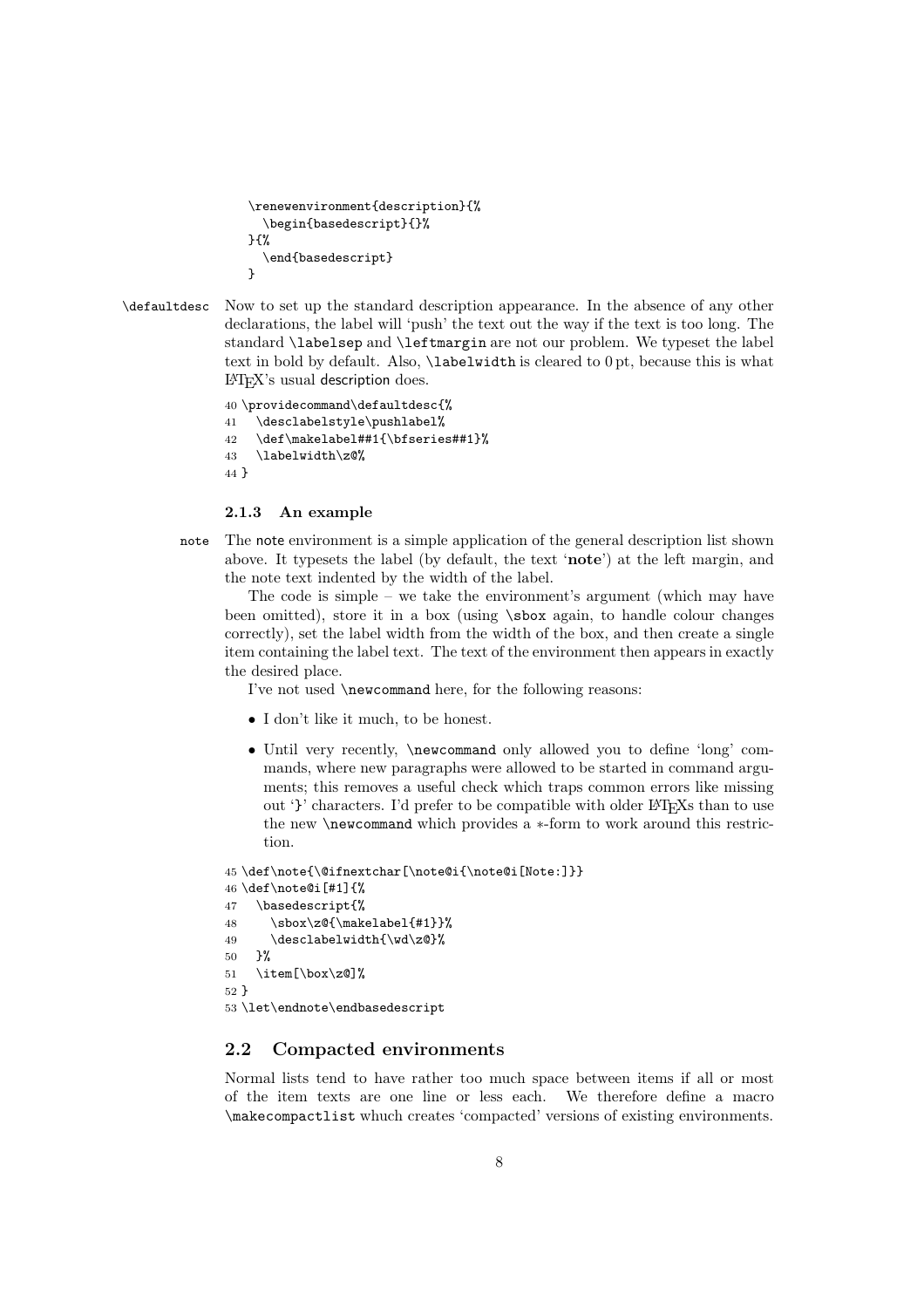```
\makecompactlist We're given two arguments: the name of the new environment to create, and the
                  name of the existing list environment to create.
```
The first thing to do is to ensure that the environment we're creating is actually valid (i.e., it doesn't exist already, and it has a sensible name). We can do this with the internal LATEX macro \@ifdefinable.

54 \def\makecompactlist#1#2{%

```
55 \expandafter\@ifdefinable\csname#1\endcsname%
56 {\makecompactlist@i{#1}{#2}}%
57 }
```
We also ought to ensure that the other environment already exists. This isn't too tricky. We'll steal LAT<sub>EX</sub>'s error and message for this.

```
58 \def\makecompactlist@i#1#2{%
```

```
59 \@ifundefined{#2}{\me@err{Environment '#2' not defined}\@ehc}{}%
```
The main work for starting a compact list is done elsewhere.

```
60 \@namedef{#1}{\@compact@list{#2}}%
```
Now to define the end of the environment; this isn't terribly difficult.

```
61 \expandafter\let\csname end#1\expandafter\endcsname%
62 \csname end#2\endcsname%
```
That's a compacted environment created. Easy, no?

63 }

The general case macro has to try slurping some arguments, calling the underlying environment, and removing vertical space.

```
64 \def\@compact@list#1{\@testopt{\@compact@list@i{#1}}{}}
65 \def\@compact@list@i#1[#2]{%
66 \@nameuse{#1}#2%
67 \parskip\z@%
68 \itemsep\z@%
69 }%
```
itemize\* enumerate\* Let's build some compacted environments now. These are easy now that we've done all the work above.

description\*

```
70 \makecompactlist{itemize*}{itemize}
71 \makecompactlist{enumerate*}{enumerate}
72 \makecompactlist{description*}{description}
```
# 2.3 Suspending and resuming lists

This is nowhere near perfect; it relies a lot on the goodwill of the user, although it seems to work fairly well.

\suspend The only thing that needs saving here is the list counter, whose name is stored in \@listctr. When I get a request to save the counter, I'll build a macro which will restore it when the environment is restored later.

> The first thing to do is to handle the optional argument.  $\&$  dblarg will sort this out, giving me a copy of the mandatory argument if there's no optional one provided.

73 \def\suspend{\@dblarg\suspend@i}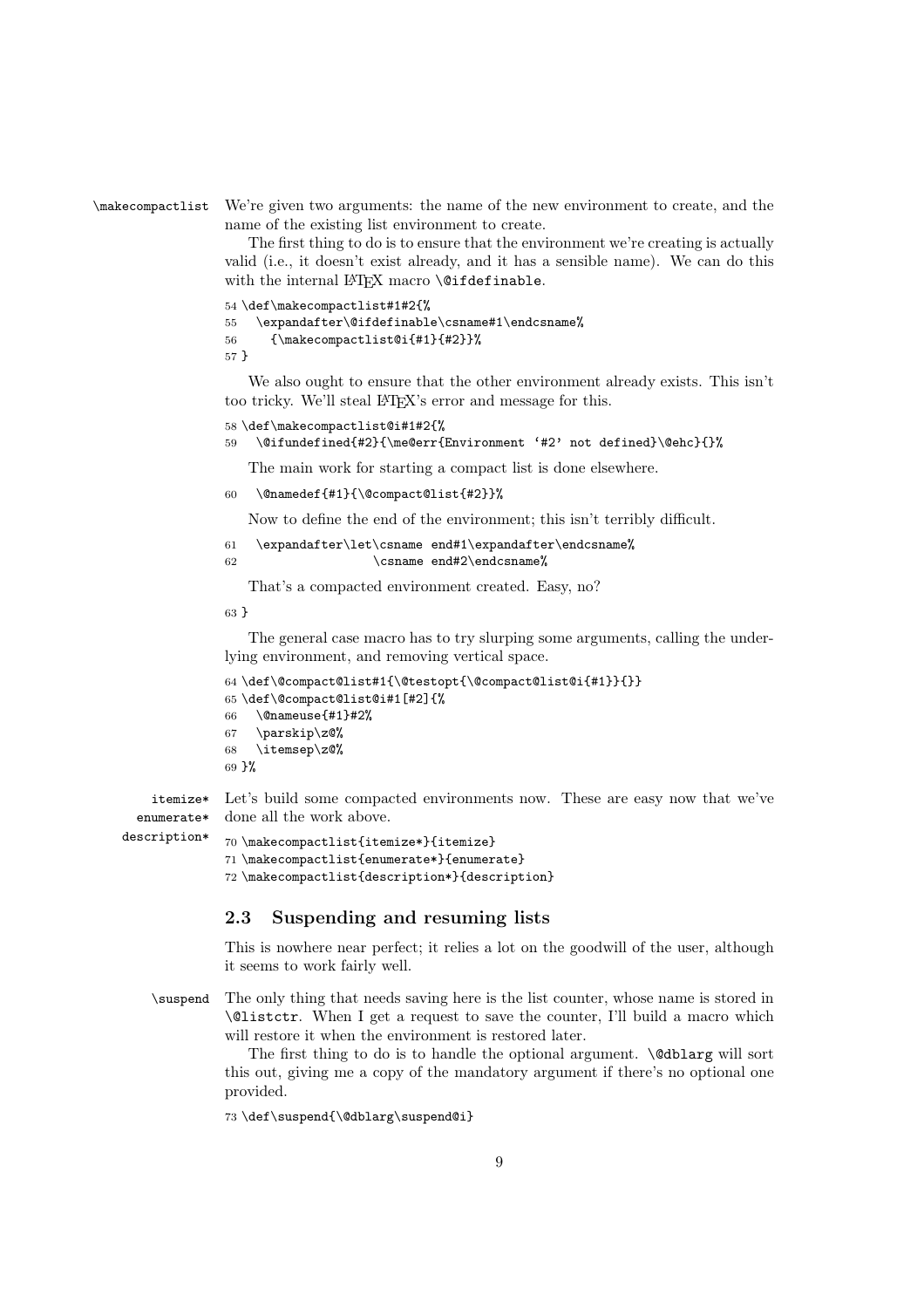That's all we need to do here.

#### 74 \def\suspend@i[#1]#2{%

Now I have a little problem; when I \end the environment, it will close off the grouping level, and the counter value will be forgotten. This is bad. I'll store all my definitions into a macro, and build the \end command into it; that way, everything will be expanded correctly. This requires the use of  $\cdot$  edef, which means I must be a little careful.

#### 75 \edef\@tempa{%

The first thing to do is to end the environment. I don't want \end expanded yet, so I'll use \noexpand.

### 76 \noexpand\end{#2}%

Now I must define the 'resume' macro. I'll use \csname to build the named identifier into the name, so it won't go wrong (maybe). There's a little fun here to make the control sequence name but not expand it here.

77 \def\expandafter\noexpand\csname resume.#1\endcsname{%

The counter name is hidden inside \@listctr, so the actual counter is called '\csname c@\@listctr\endcsname'. I'll use \the to read its current value, and assign it to the counter when the macro is used later.

#### 78 \csname c@\@listctr\endcsname\the\csname c@\@listctr\endcsname%

That's all we need to do there. Now close the macros and run them.

79 }% 80 }% 81 \@tempa% 82 }

\resume Resuming environments is much easier. Since I use \csname to build the name, nothing happens if you try to resume environments which weren't suspended. I'll trap this and raise an error. Provide an optional argument for collecting arguments to the target list.

```
83 \def\resume{\@dblarg\resume@i}
84 \def\resume@i[#1]#2{\@testopt{\resume@ii{#1}{#2}}{}}
85 \def\resume@ii#1#2[#3]{%
86 \begin{#2}#3%
87 \@ifundefined{resume.#1}{\ml@err@resume}{\@nameuse{resume.#1}}%
88 }
```
That's all there is.

89  $\langle$ /package $\rangle$ 

Mark Wooding, 2 May 1996

# Appendix

# A The GNU General Public Licence

The following is the text of the GNU General Public Licence, under the terms of which this software is distrubuted.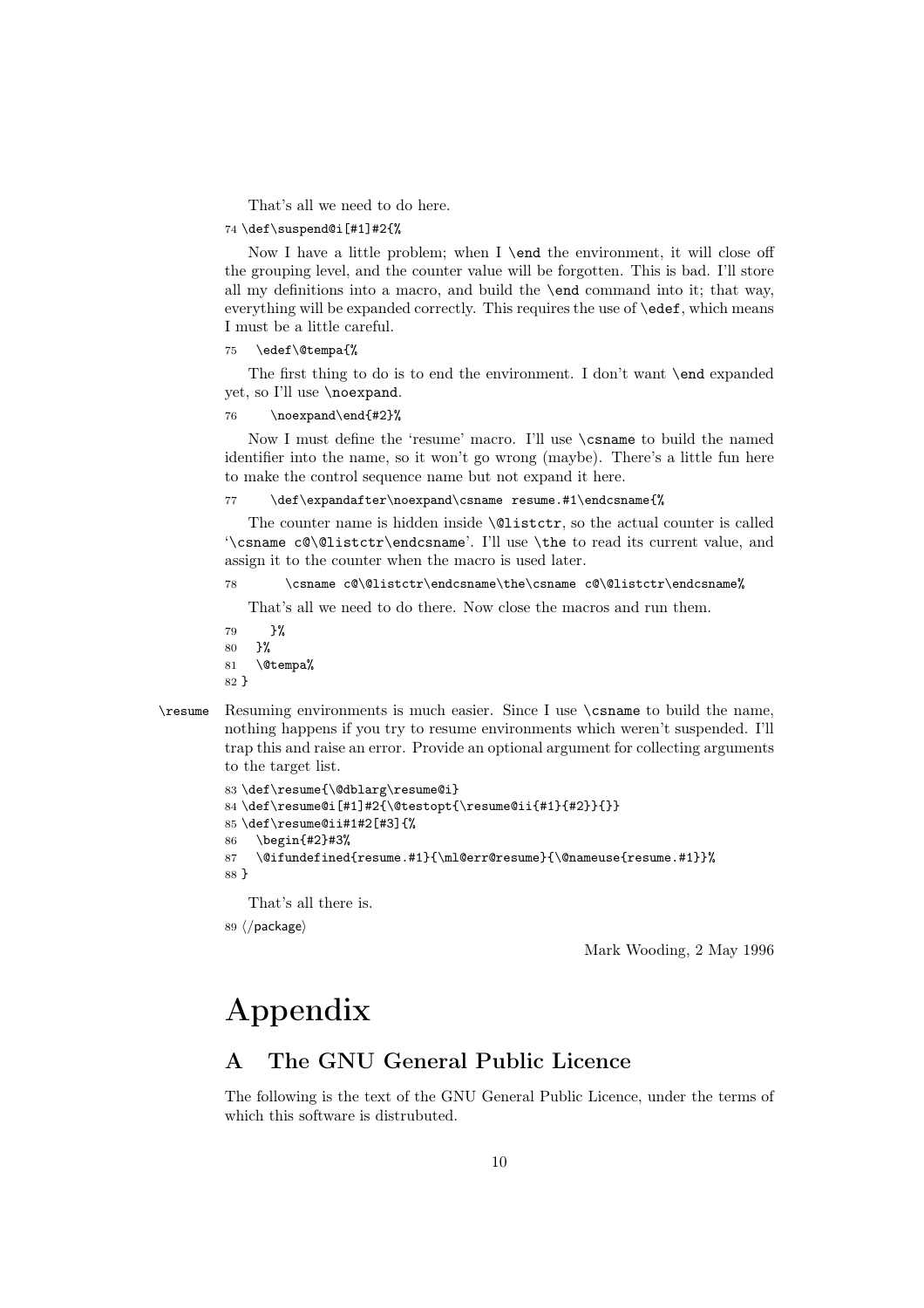#### GNU GENERAL PUBLIC LICENSE Version 2, June 1991

Copyright (C) 1989, 1991 Free Software Foundation, Inc. 675 Mass Ave, Cambridge, MA 02139, USA Everyone is permitted to copy and distribute verbatim copies of this license document, but changing it is not allowed.

# A.1 Preamble

The licenses for most software are designed to take away your freedom to share and change it. By contrast, the GNU General Public License is intended to guarantee your freedom to share and change free software—to make sure the software is free for all its users. This General Public License applies to most of the Free Software Foundation's software and to any other program whose authors commit to using it. (Some other Free Software Foundation software is covered by the GNU Library General Public License instead.) You can apply it to your programs, too.

When we speak of free software, we are referring to freedom, not price. Our General Public Licenses are designed to make sure that you have the freedom to distribute copies of free software (and charge for this service if you wish), that you receive source code or can get it if you want it, that you can change the software or use pieces of it in new free programs; and that you know you can do these things.

To protect your rights, we need to make restrictions that forbid anyone to deny you these rights or to ask you to surrender the rights. These restrictions translate to certain responsibilities for you if you distribute copies of the software, or if you modify it.

For example, if you distribute copies of such a program, whether gratis or for a fee, you must give the recipients all the rights that you have. You must make sure that they, too, receive or can get the source code. And you must show them these terms so they know their rights.

We protect your rights with two steps: (1) copyright the software, and (2) offer you this license which gives you legal permission to copy, distribute and/or modify the software.

Also, for each author's protection and ours, we want to make certain that everyone understands that there is no warranty for this free software. If the software is modified by someone else and passed on, we want its recipients to know that what they have is not the original, so that any problems introduced by others will not reflect on the original authors' reputations.

Finally, any free program is threatened constantly by software patents. We wish to avoid the danger that redistributors of a free program will individually obtain patent licenses, in effect making the program proprietary. To prevent this, we have made it clear that any patent must be licensed for everyone's free use or not licensed at all.

The precise terms and conditions for copying, distribution and modification follow.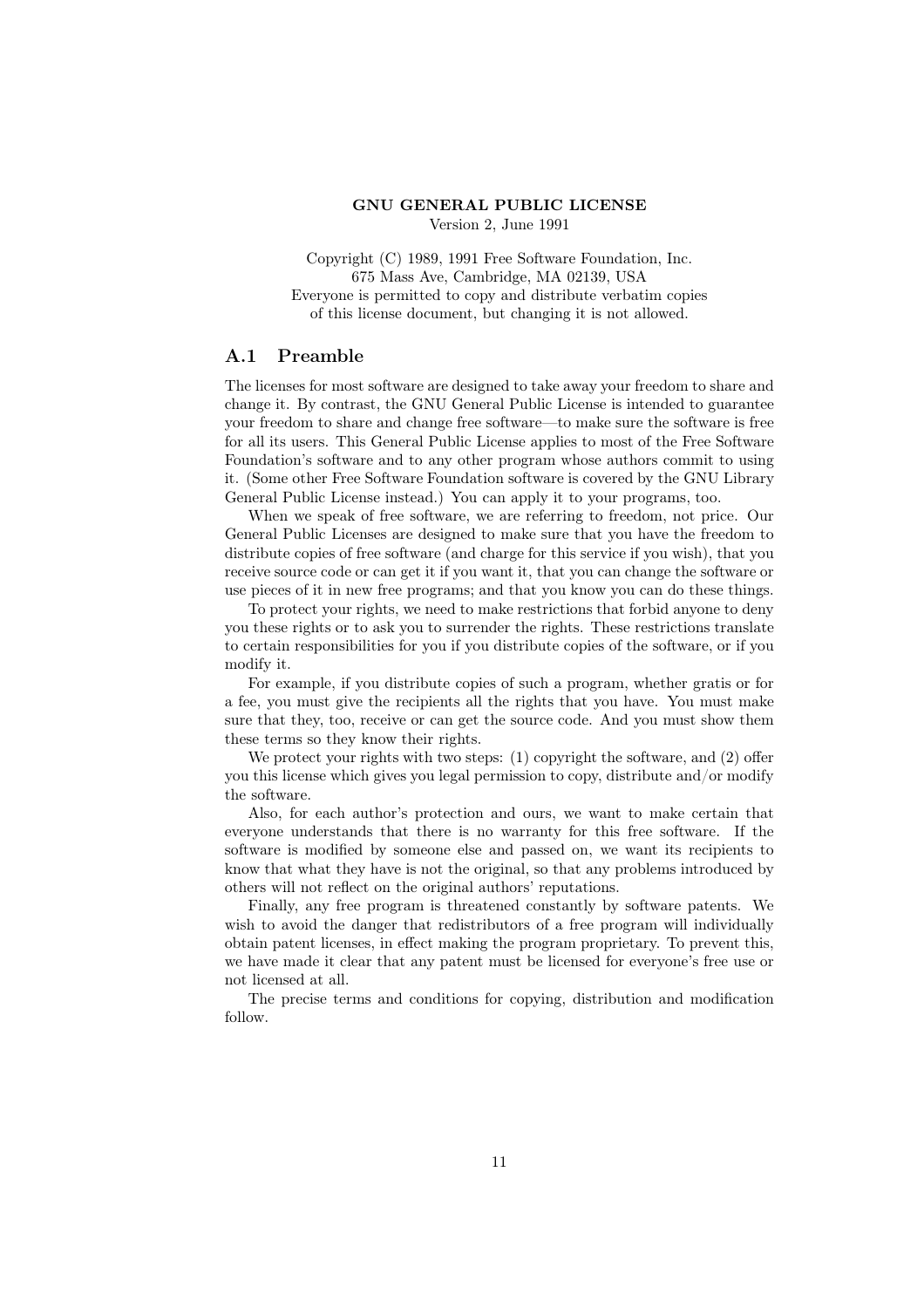# A.2 Terms and conditions for copying, distribution and modification

0. This License applies to any program or other work which contains a notice placed by the copyright holder saying it may be distributed under the terms of this General Public License. The "Program", below, refers to any such program or work, and a "work based on the Program" means either the Program or any derivative work under copyright law: that is to say, a work containing the Program or a portion of it, either verbatim or with modifications and/or translated into another language. (Hereinafter, translation is included without limitation in the term "modification".) Each licensee is addressed as "you".

Activities other than copying, distribution and modification are not covered by this License; they are outside its scope. The act of running the Program is not restricted, and the output from the Program is covered only if its contents constitute a work based on the Program (independent of having been made by running the Program). Whether that is true depends on what the Program does.

1. You may copy and distribute verbatim copies of the Program's source code as you receive it, in any medium, provided that you conspicuously and appropriately publish on each copy an appropriate copyright notice and disclaimer of warranty; keep intact all the notices that refer to this License and to the absence of any warranty; and give any other recipients of the Program a copy of this License along with the Program.

You may charge a fee for the physical act of transferring a copy, and you may at your option offer warranty protection in exchange for a fee.

- 2. You may modify your copy or copies of the Program or any portion of it, thus forming a work based on the Program, and copy and distribute such modifications or work under the terms of Section 1 above, provided that you also meet all of these conditions:
	- (a) You must cause the modified files to carry prominent notices stating that you changed the files and the date of any change.
	- (b) You must cause any work that you distribute or publish, that in whole or in part contains or is derived from the Program or any part thereof, to be licensed as a whole at no charge to all third parties under the terms of this License.
	- (c) If the modified program normally reads commands interactively when run, you must cause it, when started running for such interactive use in the most ordinary way, to print or display an announcement including an appropriate copyright notice and a notice that there is no warranty (or else, saying that you provide a warranty) and that users may redistribute the program under these conditions, and telling the user how to view a copy of this License. (Exception: if the Program itself is interactive but does not normally print such an announcement, your work based on the Program is not required to print an announcement.)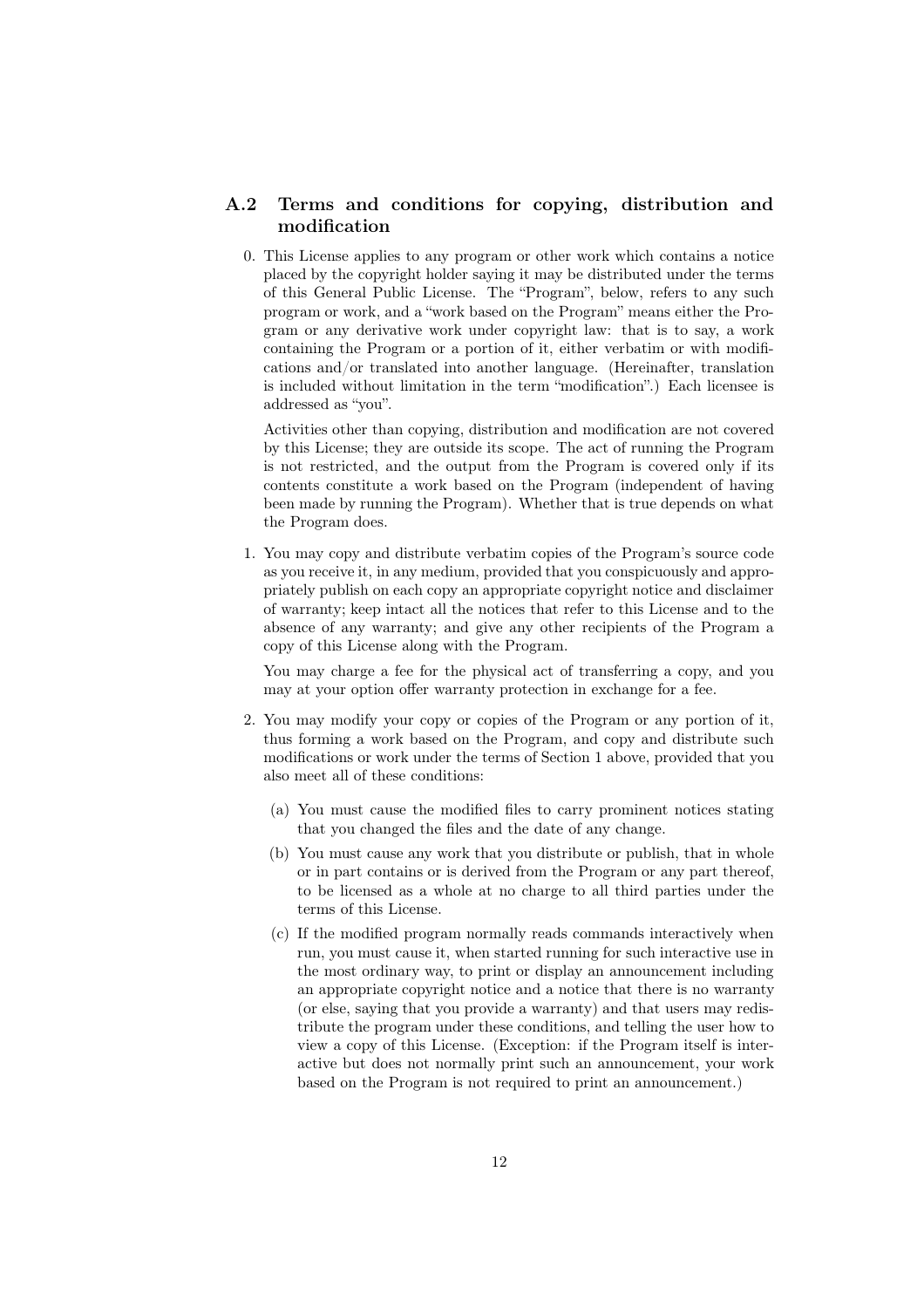These requirements apply to the modified work as a whole. If identifiable sections of that work are not derived from the Program, and can be reasonably considered independent and separate works in themselves, then this License, and its terms, do not apply to those sections when you distribute them as separate works. But when you distribute the same sections as part of a whole which is a work based on the Program, the distribution of the whole must be on the terms of this License, whose permissions for other licensees extend to the entire whole, and thus to each and every part regardless of who wrote it.

Thus, it is not the intent of this section to claim rights or contest your rights to work written entirely by you; rather, the intent is to exercise the right to control the distribution of derivative or collective works based on the Program.

In addition, mere aggregation of another work not based on the Program with the Program (or with a work based on the Program) on a volume of a storage or distribution medium does not bring the other work under the scope of this License.

- 3. You may copy and distribute the Program (or a work based on it, under Section 2) in object code or executable form under the terms of Sections 1 and 2 above provided that you also do one of the following:
	- (a) Accompany it with the complete corresponding machine-readable source code, which must be distributed under the terms of Sections 1 and 2 above on a medium customarily used for software interchange; or,
	- (b) Accompany it with a written offer, valid for at least three years, to give any third party, for a charge no more than your cost of physically performing source distribution, a complete machine-readable copy of the corresponding source code, to be distributed under the terms of Sections 1 and 2 above on a medium customarily used for software interchange; or,
	- (c) Accompany it with the information you received as to the offer to distribute corresponding source code. (This alternative is allowed only for noncommercial distribution and only if you received the program in object code or executable form with such an offer, in accord with Subsection b above.)

The source code for a work means the preferred form of the work for making modifications to it. For an executable work, complete source code means all the source code for all modules it contains, plus any associated interface definition files, plus the scripts used to control compilation and installation of the executable. However, as a special exception, the source code distributed need not include anything that is normally distributed (in either source or binary form) with the major components (compiler, kernel, and so on) of the operating system on which the executable runs, unless that component itself accompanies the executable.

If distribution of executable or object code is made by offering access to copy from a designated place, then offering equivalent access to copy the source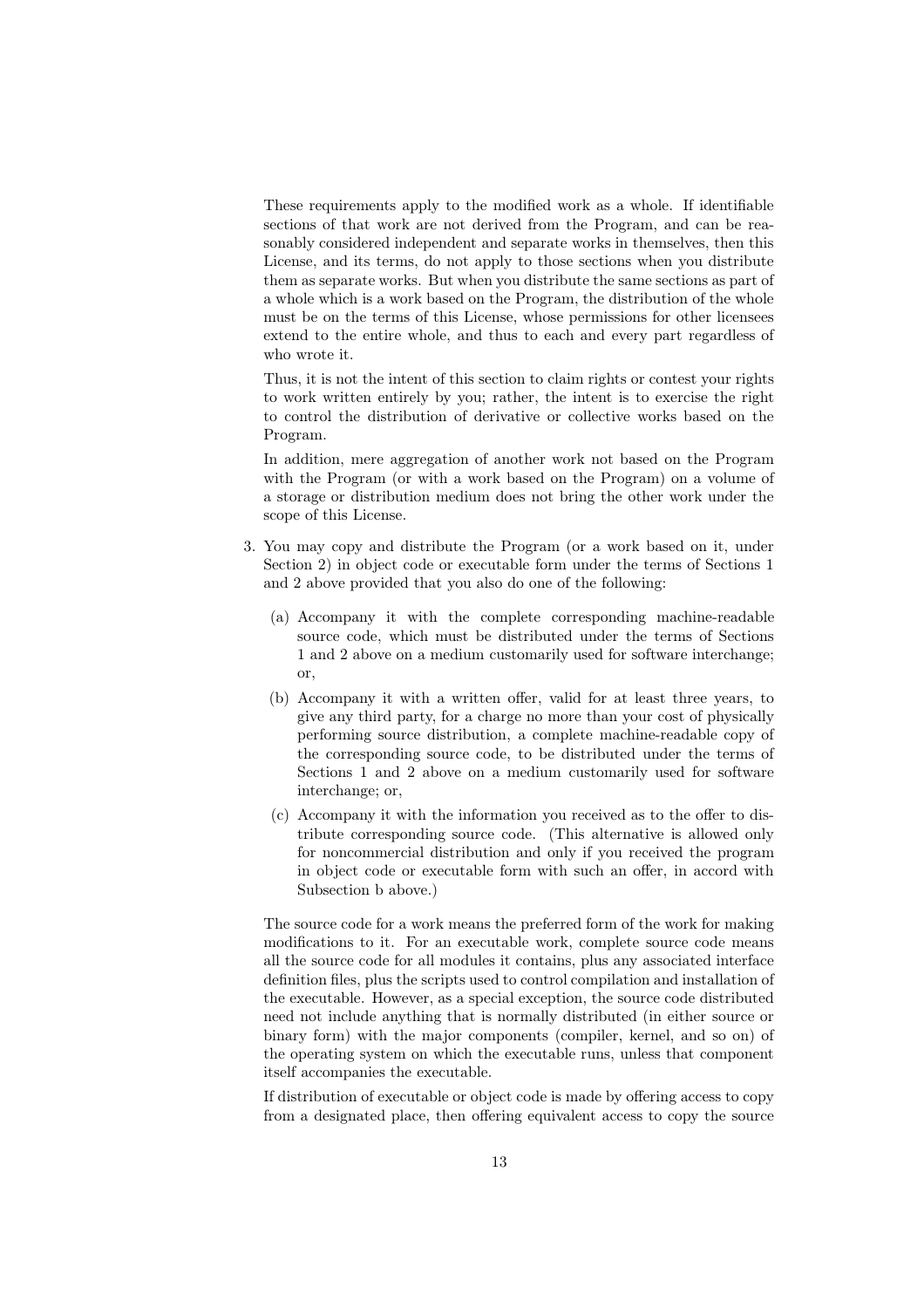code from the same place counts as distribution of the source code, even though third parties are not compelled to copy the source along with the object code.

- 4. You may not copy, modify, sublicense, or distribute the Program except as expressly provided under this License. Any attempt otherwise to copy, modify, sublicense or distribute the Program is void, and will automatically terminate your rights under this License. However, parties who have received copies, or rights, from you under this License will not have their licenses terminated so long as such parties remain in full compliance.
- 5. You are not required to accept this License, since you have not signed it. However, nothing else grants you permission to modify or distribute the Program or its derivative works. These actions are prohibited by law if you do not accept this License. Therefore, by modifying or distributing the Program (or any work based on the Program), you indicate your acceptance of this License to do so, and all its terms and conditions for copying, distributing or modifying the Program or works based on it.
- 6. Each time you redistribute the Program (or any work based on the Program), the recipient automatically receives a license from the original licensor to copy, distribute or modify the Program subject to these terms and conditions. You may not impose any further restrictions on the recipients' exercise of the rights granted herein. You are not responsible for enforcing compliance by third parties to this License.
- 7. If, as a consequence of a court judgment or allegation of patent infringement or for any other reason (not limited to patent issues), conditions are imposed on you (whether by court order, agreement or otherwise) that contradict the conditions of this License, they do not excuse you from the conditions of this License. If you cannot distribute so as to satisfy simultaneously your obligations under this License and any other pertinent obligations, then as a consequence you may not distribute the Program at all. For example, if a patent license would not permit royalty-free redistribution of the Program by all those who receive copies directly or indirectly through you, then the only way you could satisfy both it and this License would be to refrain entirely from distribution of the Program.

If any portion of this section is held invalid or unenforceable under any particular circumstance, the balance of the section is intended to apply and the section as a whole is intended to apply in other circumstances.

It is not the purpose of this section to induce you to infringe any patents or other property right claims or to contest validity of any such claims; this section has the sole purpose of protecting the integrity of the free software distribution system, which is implemented by public license practices. Many people have made generous contributions to the wide range of software distributed through that system in reliance on consistent application of that system; it is up to the author/donor to decide if he or she is willing to distribute software through any other system and a licensee cannot impose that choice.

This section is intended to make thoroughly clear what is believed to be a consequence of the rest of this License.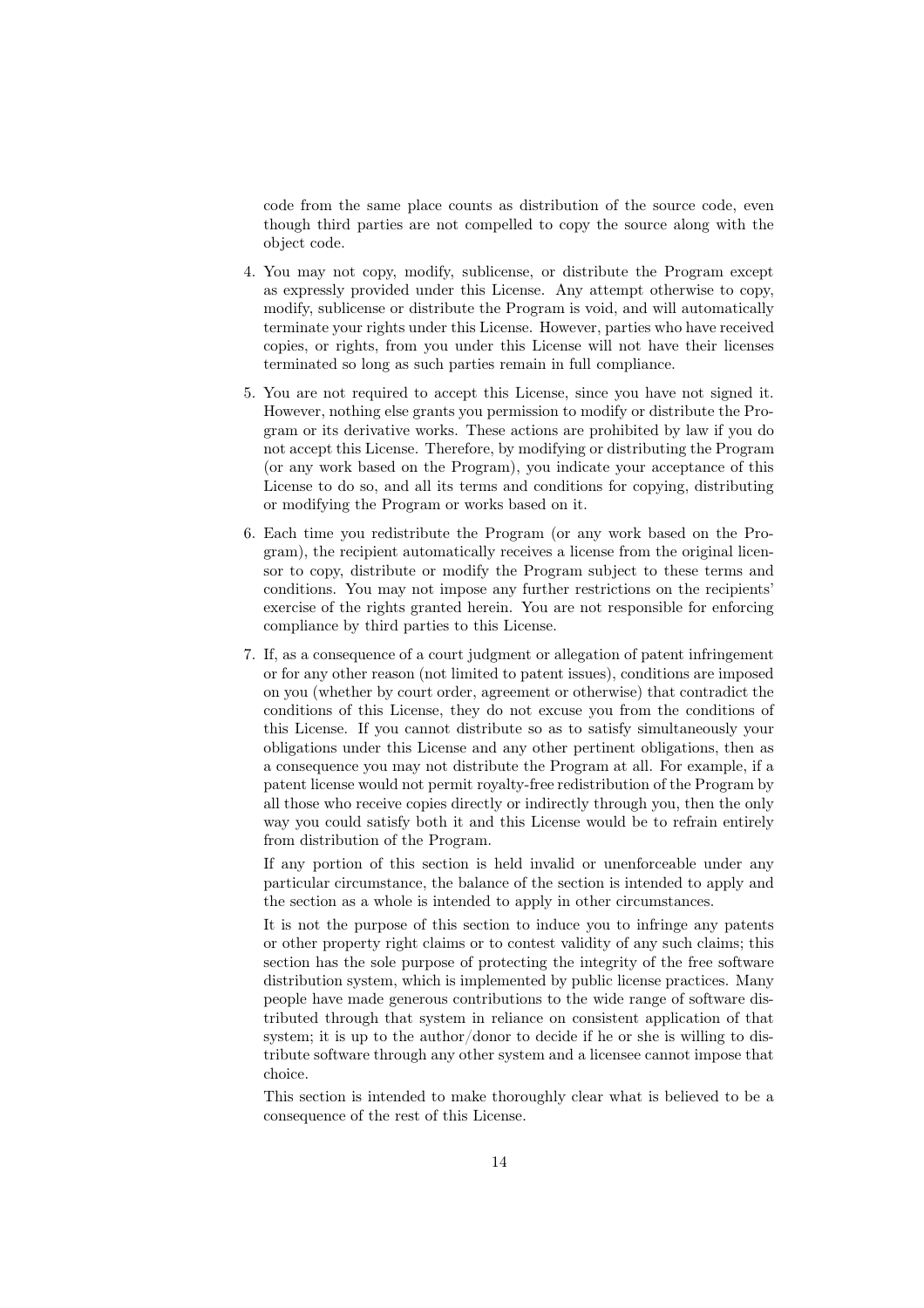- 8. If the distribution and/or use of the Program is restricted in certain countries either by patents or by copyrighted interfaces, the original copyright holder who places the Program under this License may add an explicit geographical distribution limitation excluding those countries, so that distribution is permitted only in or among countries not thus excluded. In such case, this License incorporates the limitation as if written in the body of this License.
- 9. The Free Software Foundation may publish revised and/or new versions of the General Public License from time to time. Such new versions will be similar in spirit to the present version, but may differ in detail to address new problems or concerns.

Each version is given a distinguishing version number. If the Program specifies a version number of this License which applies to it and "any later version", you have the option of following the terms and conditions either of that version or of any later version published by the Free Software Foundation. If the Program does not specify a version number of this License, you may choose any version ever published by the Free Software Foundation.

10. If you wish to incorporate parts of the Program into other free programs whose distribution conditions are different, write to the author to ask for permission. For software which is copyrighted by the Free Software Foundation, write to the Free Software Foundation; we sometimes make exceptions for this. Our decision will be guided by the two goals of preserving the free status of all derivatives of our free software and of promoting the sharing and reuse of software generally.

#### NO WARRANTY

- 11. Because the Program is licensed free of charge, there is no warranty for the Program, to the extent permitted by applicable law. except when otherwise stated in writing the copyright holders and/or other parties provide the program "as is" without warranty of any kind, either expressed or implied, including, but not limited to, the implied warranties of merchantability and fitness for a particular purpose. The entire risk as to the quality and performance of the Program is with you. Should the Program prove defective, you assume the cost of all necessary servicing, repair or correction.
- 12. In no event unless required by applicable law or agreed to in writing will any copyright holder, or any other party who may modify and/or redistribute the program as permitted above, be liable to you for damages, including any general, special, incidental or consequential damages arising out of the use or inability to use the program (including but not limited to loss of data or data being rendered inaccurate or losses sustained by you or third parties or a failure of the Program to operate with any other programs), even if such holder or other party has been advised of the possibility of such damages.

# END OF TERMS AND CONDITIONS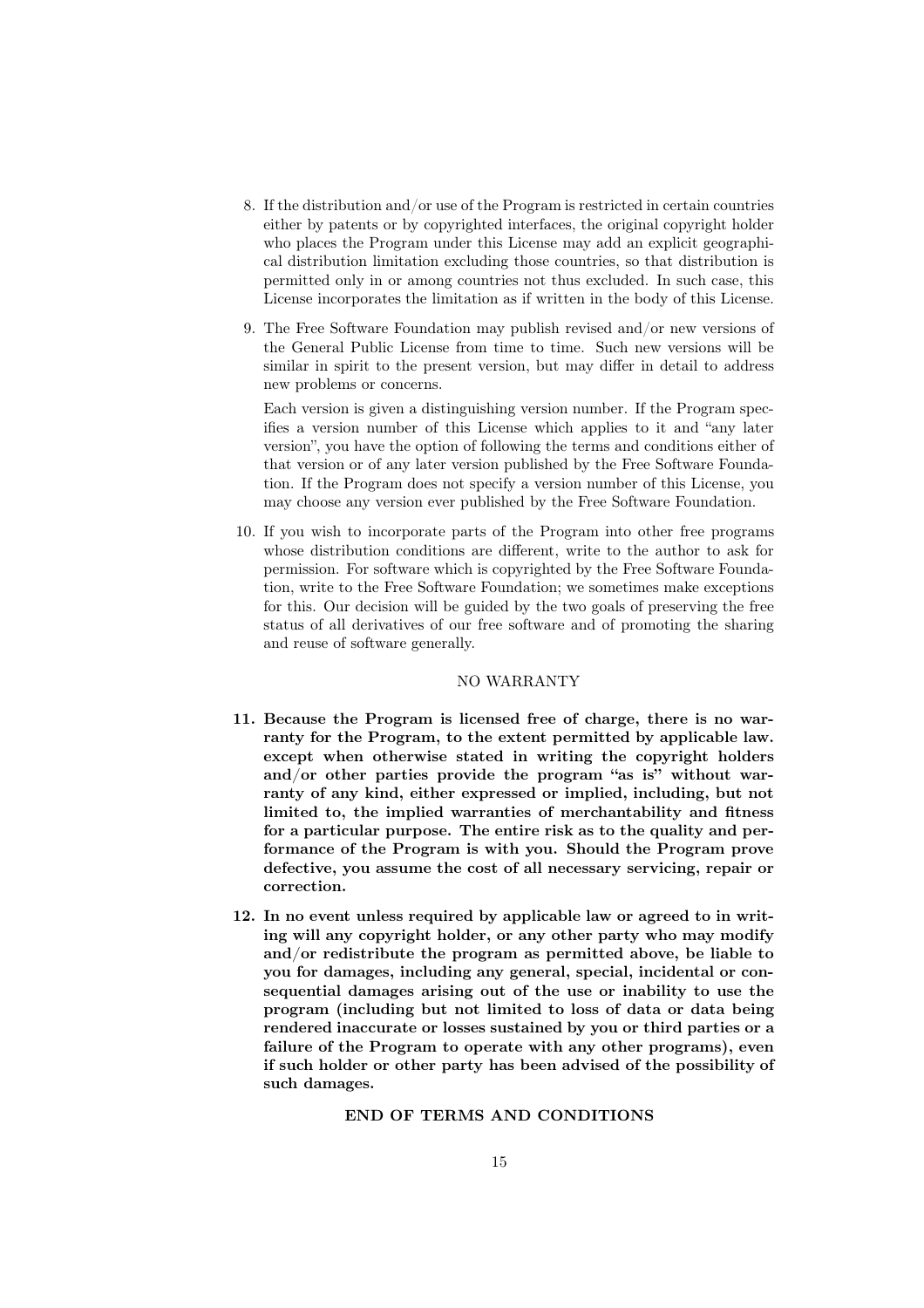# A.3 Appendix: How to Apply These Terms to Your New Programs

If you develop a new program, and you want it to be of the greatest possible use to the public, the best way to achieve this is to make it free software which everyone can redistribute and change under these terms.

To do so, attach the following notices to the program. It is safest to attach them to the start of each source file to most effectively convey the exclusion of warranty; and each file should have at least the "copyright" line and a pointer to where the full notice is found.

<one line to give the program's name and a brief idea of what it does.> Copyright (C) 19yy <name of author>

This program is free software; you can redistribute it and/or modify it under the terms of the GNU General Public License as published by the Free Software Foundation; either version 2 of the License, or (at your option) any later version.

This program is distributed in the hope that it will be useful, but WITHOUT ANY WARRANTY; without even the implied warranty of MERCHANTABILITY or FITNESS FOR A PARTICULAR PURPOSE. See the GNU General Public License for more details.

You should have received a copy of the GNU General Public License along with this program; if not, write to the Free Software Foundation, Inc., 675 Mass Ave, Cambridge, MA 02139, USA.

Also add information on how to contact you by electronic and paper mail. If the program is interactive, make it output a short notice like this when it starts in an interactive mode:

Gnomovision version 69, Copyright (C) 19yy name of author Gnomovision comes with ABSOLUTELY NO WARRANTY; for details type 'show w'. This is free software, and you are welcome to redistribute it under certain conditions; type 'show c' for details.

The hypothetical commands 'show w' and 'show c' should show the appropriate parts of the General Public License. Of course, the commands you use may be called something other than 'show w' and 'show c'; they could even be mouse-clicks or menu items–whatever suits your program.

You should also get your employer (if you work as a programmer) or your school, if any, to sign a "copyright disclaimer" for the program, if necessary. Here is a sample; alter the names:

Yoyodyne, Inc., hereby disclaims all copyright interest in the program 'Gnomovision' (which makes passes at compilers) written by James Hacker.

<signature of Ty Coon>, 1 April 1989 Ty Coon, President of Vice

This General Public License does not permit incorporating your program into proprietary programs. If your program is a subroutine library, you may consider